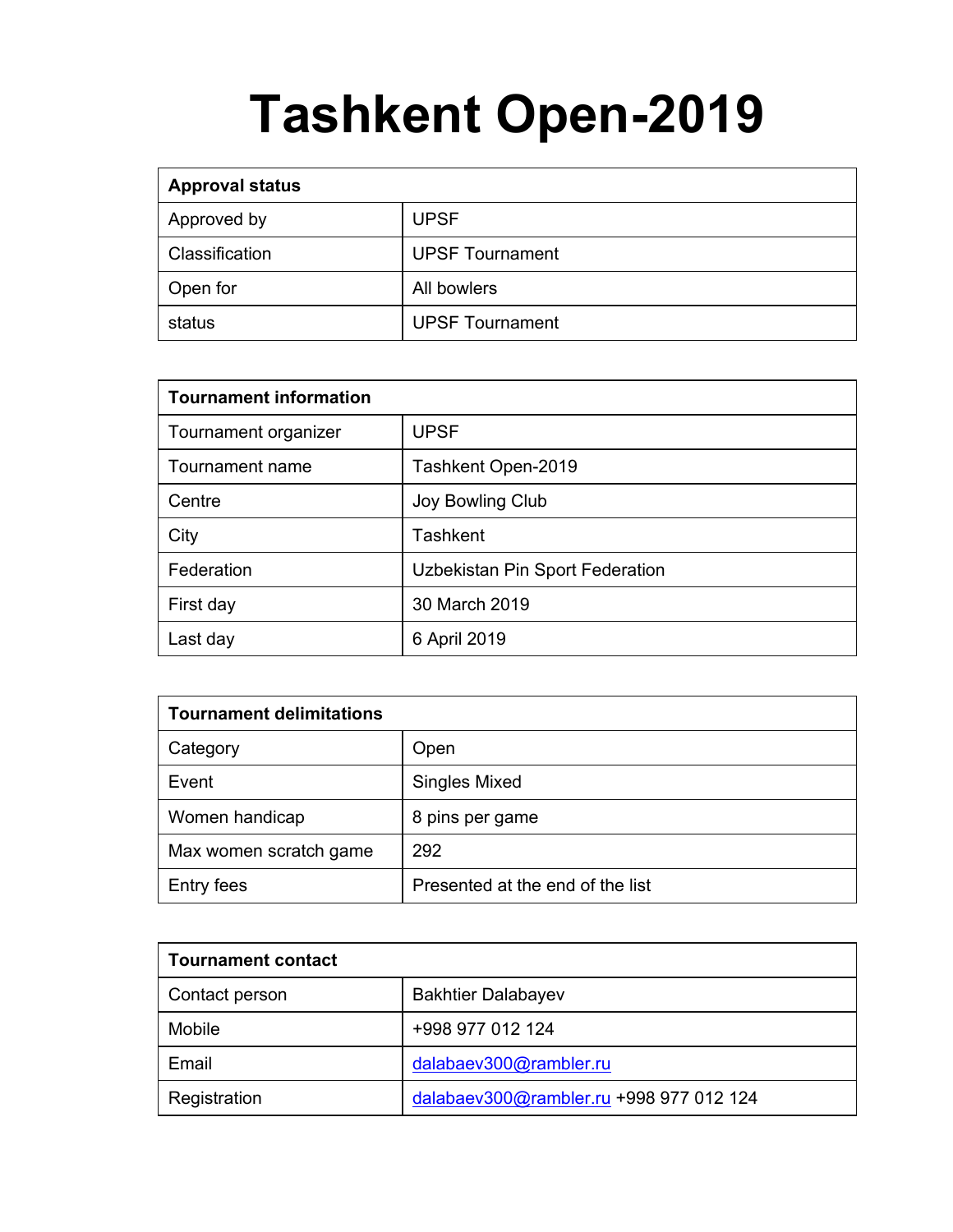# **Hotels information, airport transfer**

Raul Abdurakhmanov Mob.: +99897-747-8089(whatsapp , telegram, imo) E-mail: raul80@list.ru

| <b>Centre address</b> |                                           |
|-----------------------|-------------------------------------------|
| Address               | Joy Bowling Club, 24 Oybek Str., Tashkent |
| Phone                 | +99897-747-8089 Raul Abdurakhmanov        |
| Website               | www.bowling.uz                            |

| <b>Centre specifications</b> |                               |  |
|------------------------------|-------------------------------|--|
| Number of lanes              | 16                            |  |
| Approaches                   | <b>Brunswick Pro Line</b>     |  |
| <b>Surfaces</b>              | <b>Brunswick Anvilane Pro</b> |  |
| Pin decks                    | <b>Brunswick</b>              |  |
| Pin setters                  | <b>Brunswick GS-X</b>         |  |
| <b>Pins</b>                  | <b>Brunswick MAX</b>          |  |
| Score system                 | Vector+                       |  |

| <b>Dressing specifications</b> |                                    |  |  |
|--------------------------------|------------------------------------|--|--|
| Oiling machine                 | Authority22                        |  |  |
| Conditioner                    | Later                              |  |  |
| Cleaner                        | Later                              |  |  |
| Pattern prepared by            | Later                              |  |  |
| Dressing done by               | Alexey Palagin, Joy Bowling Centre |  |  |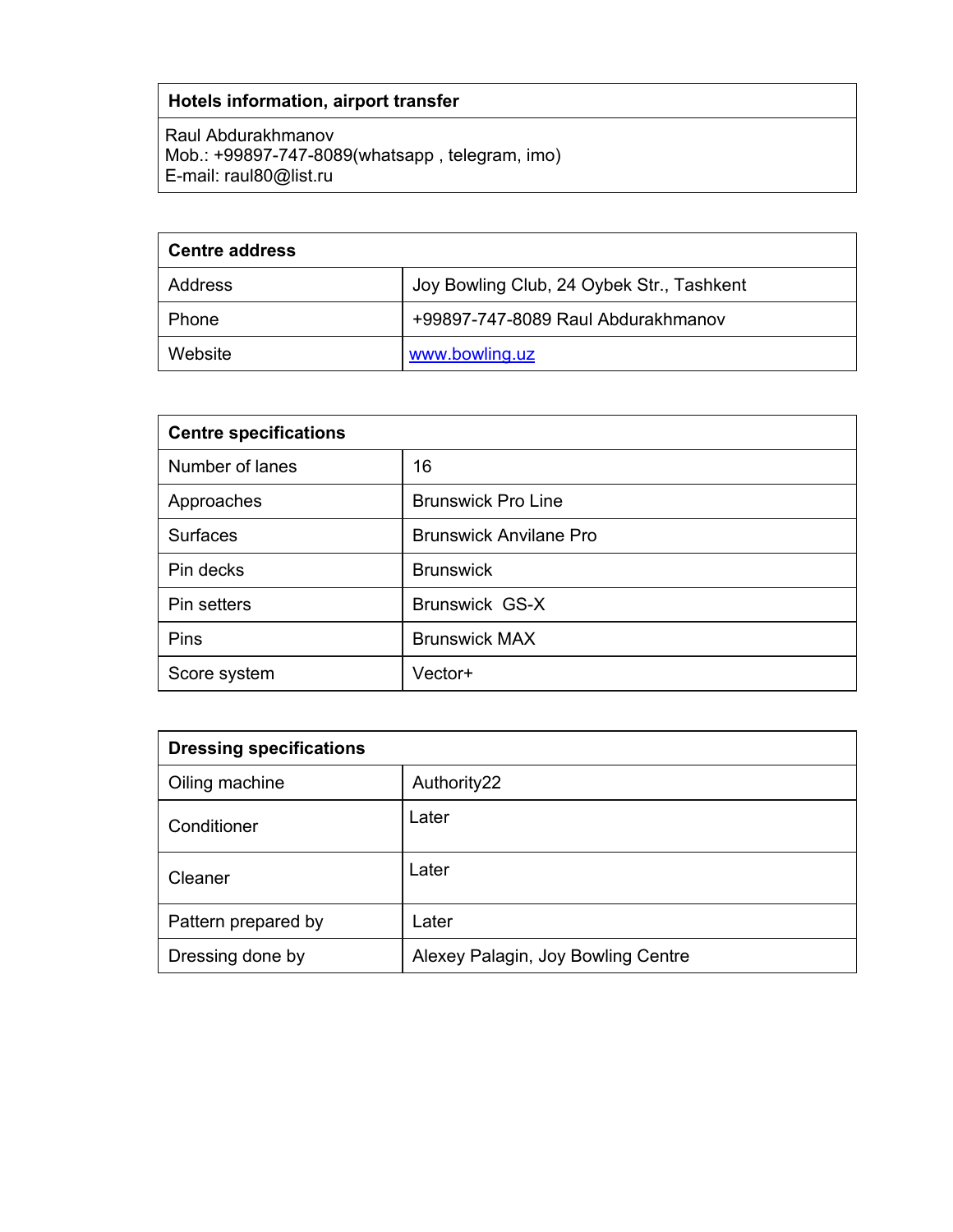## **Tournament format**

#### **Qualification**

9 games – three of best 3-games blocks (entries and re-entries) - 10 minutes practice **Desperado squad** 

1 game - 5 min practice

## **32 players will qualify for the final steps**

20 players from the qualification standing 1-20 pos.

2 best players 30 March pos.21-22

2 best players 31 March pos. 23-24

2 best players 1 April pos. 25-26

2 best players 1 April pos. 27-28

4 players from the desperado squad pos. 29-32

## **Final step 1**

Players positioned 17-32 will play 4 games starting from scratch - 10 minutes practice The 8 losers will be ranked 25-32 positions

The 8 winners will continue to the final step 2

### **Final step 2**

Players positioned 9-24 will play 4 games starting from scratch - 10 minutes practice The 8 losers will be ranked 17-24 positions

The 8 winners will continue to the final step 3

# **Final Steps 3 Step Ladder**

**Match 1** lanes 5-8, **5** minutes practice Players positioned 13-16 will play 1 game starting from scratch The 2 losers will be ranked 15-16 positions The 2 winners will continue to the next match Practice for next match bowlers 10 minutes at lanes 1-2 **Match 2** lanes 5-8, 2 frames practice\* Players positioned 11-14 will play 1 game starting from scratch The 2 losers will be ranked 13-14 positions The 2 winners will continue to the next match Practice for next match bowlers 10 minutes at lanes 1-2 **Match 3** lanes 5-8, 2 frames practice\* Players positioned 9-12 will play 1 game starting from scratch The 2 losers will be ranked 11-12 positions The 2 winners will continue to the next match Practice for next match bowlers 10 minutes at lanes 1-2 **Match 4** lanes 5-8, 2 frames practice\* Players positioned 7-10 will play 1 game starting from scratch The 2 losers will be ranked 9-10 positions The 2 winners will continue to the next match Practice for next match bowlers 10 minutes at lanes 1-2 **Match 5** lanes 5-8, 2 frames practice\* Players positioned 5-8 will play 1 game starting from scratch The 2 losers will be ranked 7-8 positions The 2 winners will continue to the next match Practice for next match bowlers 10 minutes at lanes 1-2 **Match 6** lanes 5-8, 2 frames practice\* Players positioned 3-6 will play 1 game starting from scratch The 2 losers will be ranked 5-6 positions The 2 winners will continue to the next match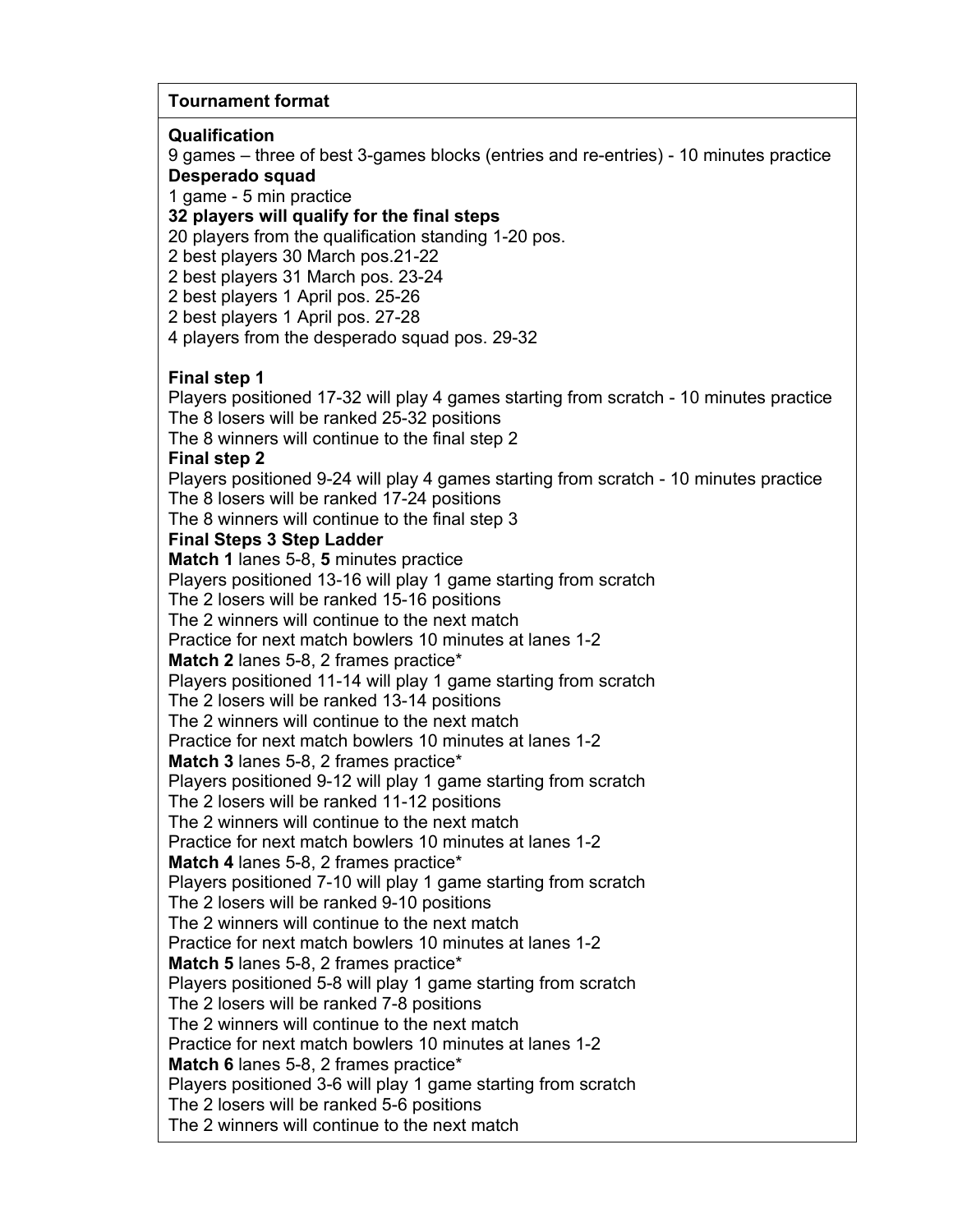#### **Match 7** lanes 5-8, 5 minutes practice\* 1 match over two games for position 1-4 **\*Practice 10 minutes for next match bowlers at lanes 1-2**

#### **Tournament tie rules**

#### **Qualification, Final steps 1-2**

In case of a tie, the highest ranked player will be the player with the highest last game. If a tie still exists the highest ranked player will be the player with the highest second last game, then the player with the highest third last game etc. In case of a tie, a one ball roll off on a full set of pins will be played, repeated until the tie is broken.

#### **Desperado**

In case of a tie, the highest ranked player in qualification will be place at higher position **Final steps 3**

In case of a tie, a one ball roll off on a full set of pins will be played, repeated until the tie is broken.

| Lane assignments and lane movements |              |  |
|-------------------------------------|--------------|--|
| Lanes maintenance                   | Schedule     |  |
| Players per pair in squads          | Maximum of 4 |  |
| Players per lane in<br>desperado    | Maximum of 8 |  |
| Frequency of movement               | <b>No</b>    |  |
| Movement method                     | No           |  |
| Number of lanes to move             | <b>No</b>    |  |

| <b>Booking policies</b>      |                                         |  |  |
|------------------------------|-----------------------------------------|--|--|
| Booking restriction before   | 6                                       |  |  |
| Total number of bookings     | Unlimited                               |  |  |
| <b>Booking cancellations</b> | Possible                                |  |  |
| Registration deadline        | 15 minutes before scheduled squad times |  |  |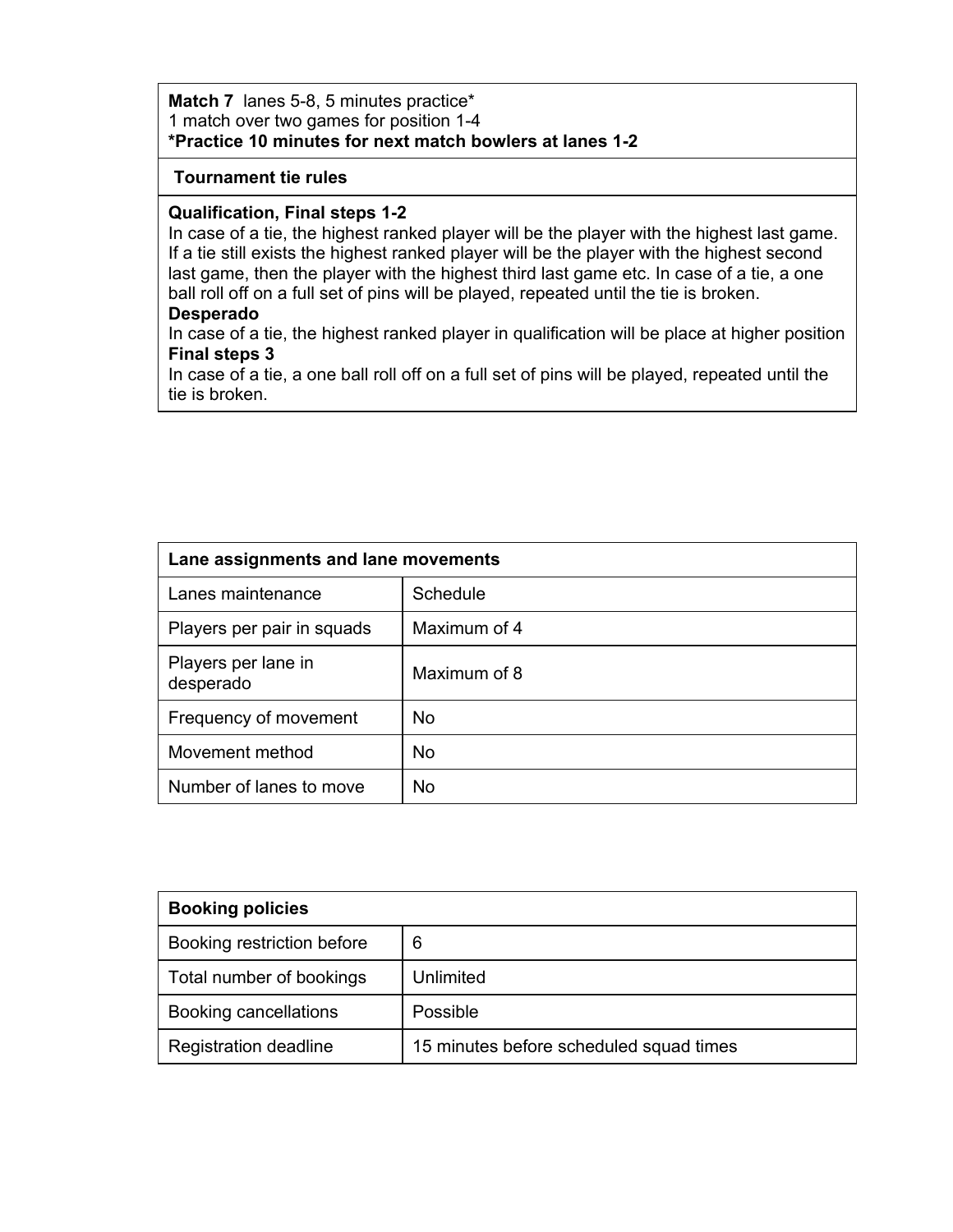# SCHEDULE

| <b>Day</b> | <b>Date</b> | <b>Squad</b>            | <b>Time</b>       | <b>Spots</b> |
|------------|-------------|-------------------------|-------------------|--------------|
|            |             | Lanes maintenance       |                   |              |
|            |             | 1                       | 9:00              | 32           |
|            |             | $\overline{2}$          | 11:30             | 32           |
| Saturday   | 30.03.2019  | $\mathbf{3}$            | 13:00             | 32           |
|            |             |                         | Lanes maintenance |              |
|            |             | $\overline{\mathbf{4}}$ | 15:00             | 32           |
|            |             | 5                       | 16:30             | 32           |
|            |             | 6                       | 18:00             | 32           |
|            |             |                         | Lanes maintenance |              |
|            |             | 7                       | 9:00              | 32           |
|            |             | 8                       | 11:30             | 32           |
| Sunday     | 31.03.2019  | 9                       | 13:00             | 32           |
|            |             | Lanes maintenance       |                   |              |
|            |             | 10                      | 15:00             | 32           |
|            |             | 11                      | 16:30             | 32           |
|            |             | 12                      | 18:00             | 32           |
|            |             |                         | Lanes maintenance |              |
|            | 01.04.2019  | 13                      | 9:00              | 32           |
|            |             | 14                      | 11:30             | 32           |
| Monday     |             | 15                      | 13:00             | 32           |
|            |             | Lanes maintenance       |                   |              |
|            |             | 16                      | 15:00             | 32           |
|            |             | 17                      | 16:30             | 32           |
|            |             | 18                      | 18:00             | 32           |
|            |             |                         | Lanes maintenance |              |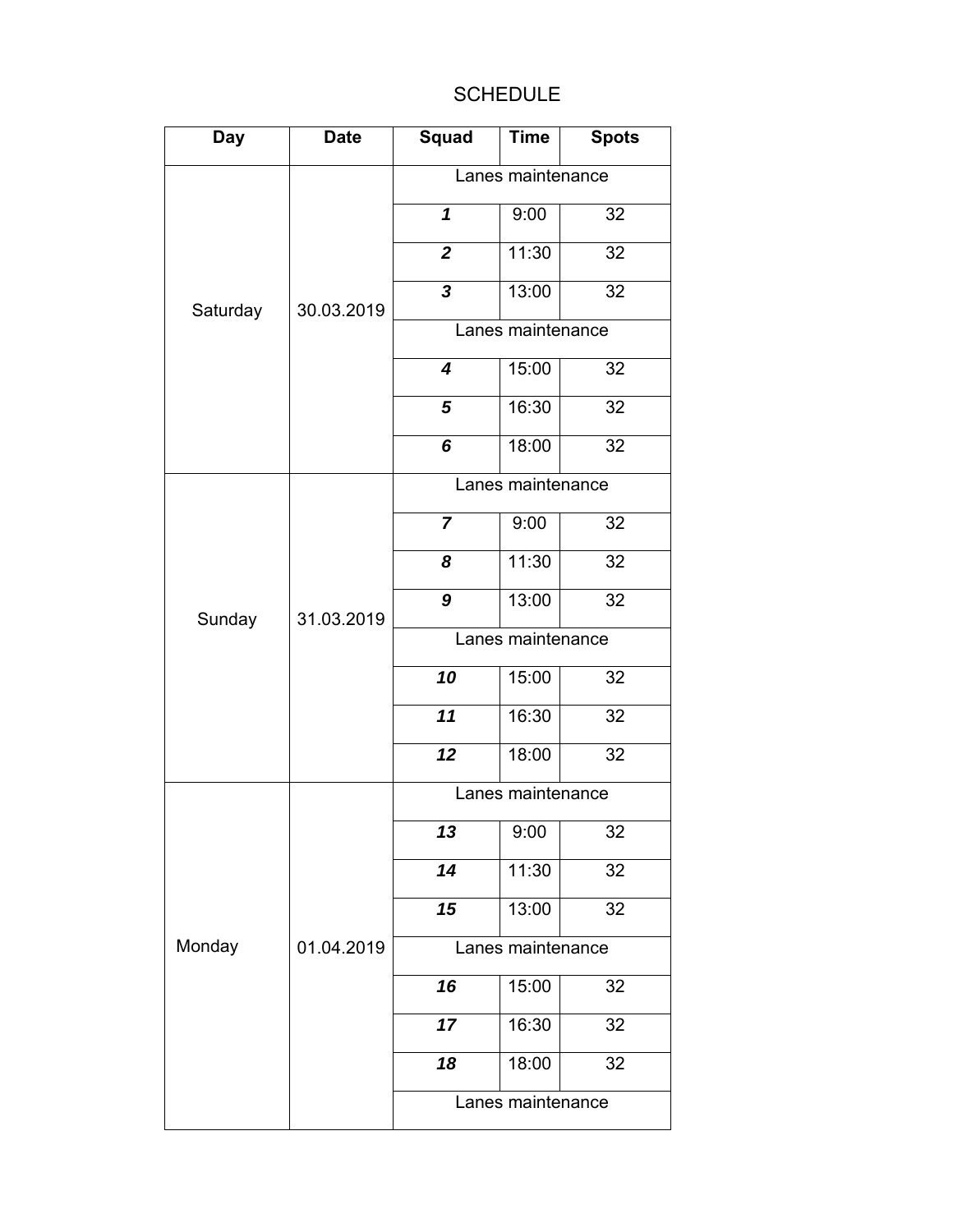|           |            | 19                | 20:00             | 32 |
|-----------|------------|-------------------|-------------------|----|
|           |            | 20                | 21:30             | 32 |
|           |            | Lanes maintenance |                   |    |
|           |            | 21                | 9:00              | 32 |
|           |            | 22                | 11:30             | 32 |
|           |            | 23                | 13:00             | 32 |
|           |            | Lanes maintenance |                   |    |
| Tuesday   | 02.04.2019 | 24                | 15:00             | 32 |
|           |            | 25                | 16:30             | 32 |
|           |            | 26                | 18:00             | 32 |
|           |            |                   | Lanes maintenance |    |
|           |            | 27                | 20:00             | 32 |
|           |            | 28                | 21:30             | 32 |
|           |            | Lanes maintenance |                   |    |
|           |            | 29                | 9:00              | 32 |
|           |            | 30                | 11:30             | 32 |
|           |            | 31                | 13:00             | 32 |
|           | 03.04.2019 | Lanes maintenance |                   |    |
| Wednesday |            | 32                | 15:00             | 32 |
|           |            | 33                | 16:30             | 32 |
|           |            | 34                | 18:00             | 32 |
|           |            | Lanes maintenance |                   |    |
|           |            | 35                | 20:00             | 32 |
|           |            | 36                | 21:30             | 32 |
|           |            |                   | Lanes maintenance |    |
| Thursday  | 04.04.2019 | 37                | 9:00              | 32 |
|           |            | 38                | 11:30             | 32 |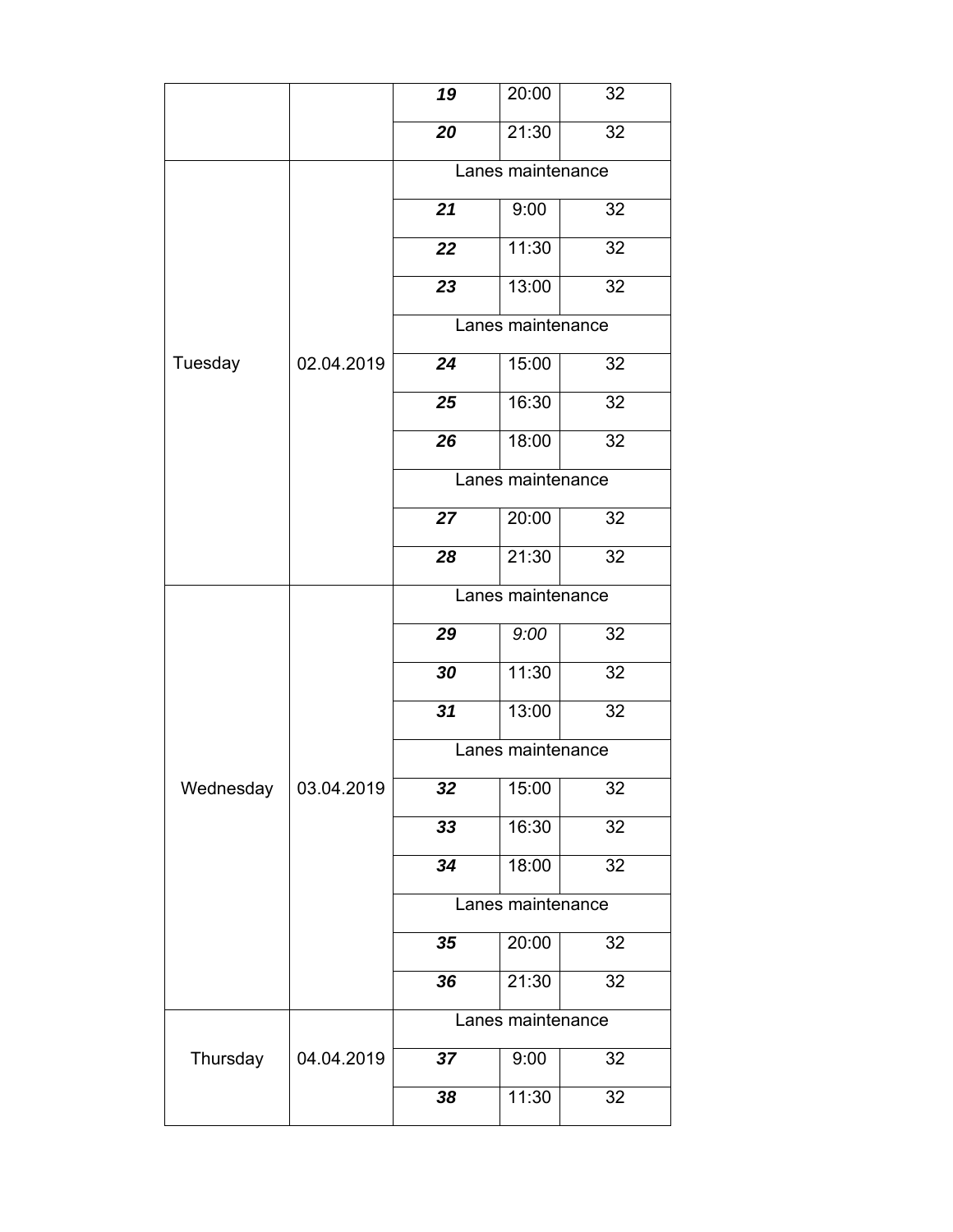|        |            | 39                | 13:00             | 32              |
|--------|------------|-------------------|-------------------|-----------------|
|        |            |                   | Lanes maintenance |                 |
|        |            | 40                | 15:00             | 32              |
|        |            | 41                | 16:30             | 32              |
|        |            | 42                | 18:00             | 32              |
|        |            |                   | Lanes maintenance |                 |
|        |            | 43                | 20:00             | 32              |
|        |            | 44                | 21:30             | 32              |
|        | 05.04.2019 |                   | Lanes maintenance |                 |
|        |            | 45                | 9:00              | 32              |
|        |            | 46                | 11:30             | 32              |
|        |            | 47                | 13:00             | 32              |
|        |            |                   | Lanes maintenance |                 |
| Friday |            | 48                | 15:00             | 32              |
|        |            | 49                | 16:30             | $\overline{32}$ |
|        |            | 50                | 18:00             | 32              |
|        |            | Lanes maintenance |                   |                 |
|        |            | $\overline{51}$   | 20:00             | 32              |
|        |            | 52                | 21:30             | 32              |
|        |            | <b>Desperado</b>  | 23:00             | 128             |

# **FINALS SCHEDULE**

| <b>Saturday</b>   | 06.04.2019 |          |
|-------------------|------------|----------|
|                   | Time       | Lanes    |
| Step 1            | 9:00       | $1 - 16$ |
| Step 2            | 11:00      | $1 - 16$ |
| Lanes maintenance | 13:00      |          |